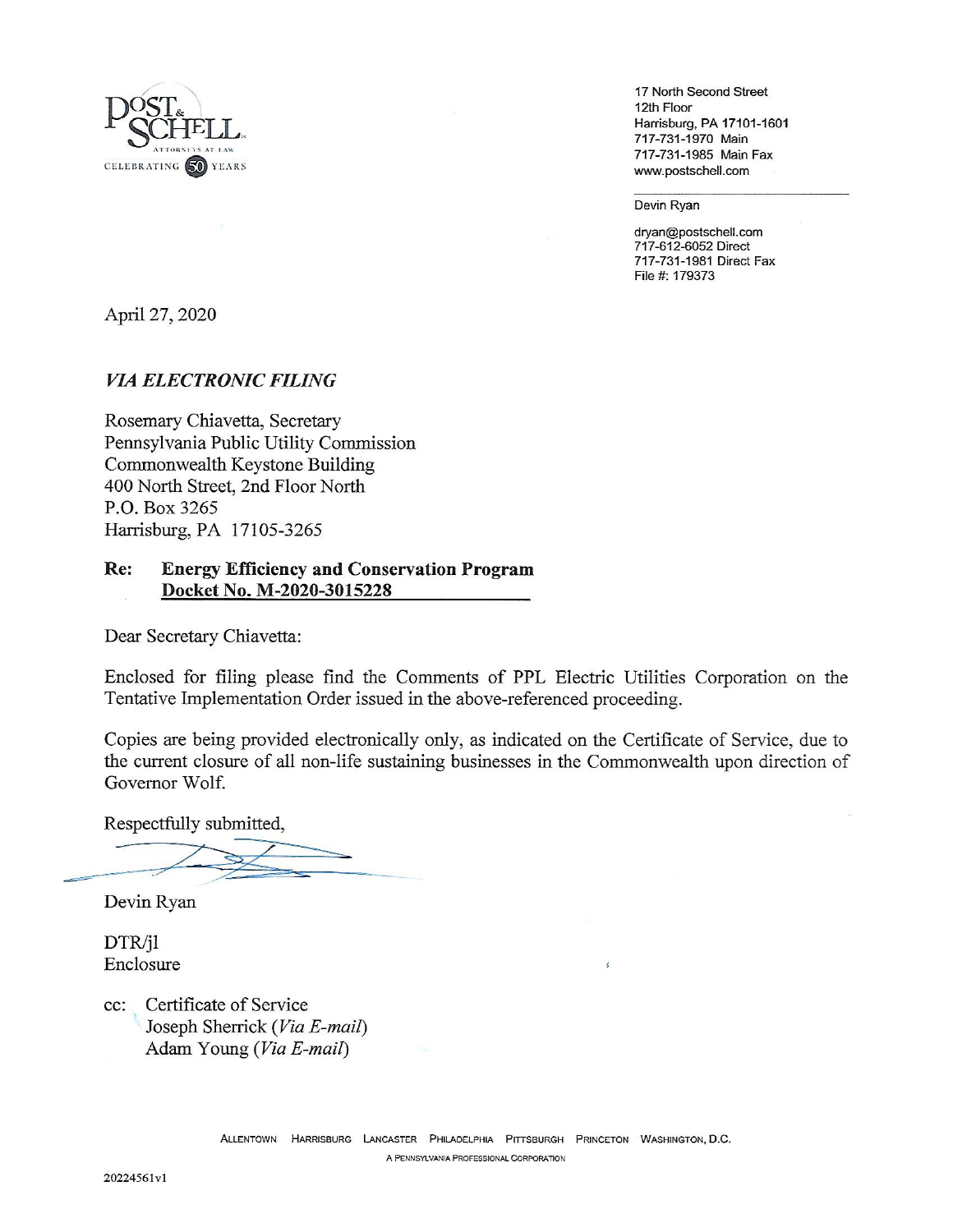#### **CERTIFICATE OF SERVICE**

I hereby certify that a true and correct copy of the foregoing has been served upon the following persons, in the manner indicated, in accordance with the requirements of 52 Pa. Code  $\S 1.54$ (relating to service by a participant).

#### **VIA E-MAIL ONLY**

Richard A. Kanaskie, Esquire PA Public Utility Commission Bureau of Investigation & Enforcement Commonwealth Keystone Building 400 North Street, 2nd Floor West PO Box 3265 Harrisburg, PA 17105-3265

Derrick P. Williamson, Esquire Barry A. Naum, Esquire Spilman Thomas & Battle PLLC 1100 Bent Creek Boulevard, Suite 101 Mechanicsburg, PA 17050

Darryl Lawrence, Esquire Christy M. Appleby, Esquire Office of Consumer Advocate 555 Walnut Street Forum Place, 5th Floor Harrisburg, PA 17101-1923

John R. Evans Office of Small Business Advocate 555 Walnut Street Forum Place, 1st Floor Harrisburg, PA 17101

Russell Zerbo 1330 S. Melville Street Philadelphia, PA 19143 Clean Air Council

Date: April 27, 2020

Devin Ryan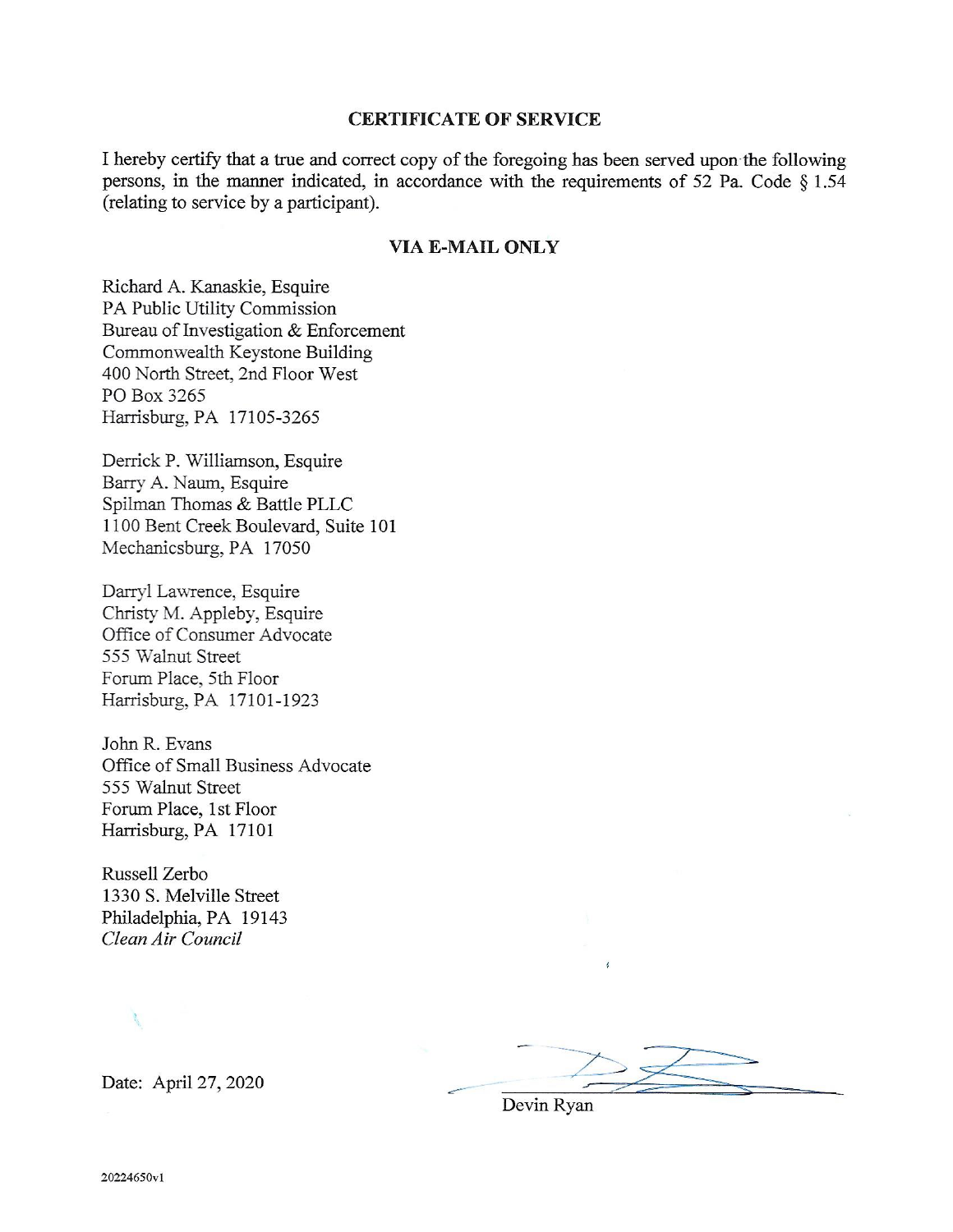#### **BEFORE THE PENNSYLVANIA PUBLIC UTILITY COMMISSION**

**: : :**

Energy Efficiency and Conservation Program

Docket No. M-2020-3015228

# **COMMENTS OF PPL ELECTRIC UTILITIES CORPORATION**

\_\_\_\_\_\_\_\_\_\_\_\_\_\_\_\_\_\_\_\_\_\_\_\_\_\_\_\_\_\_\_\_\_\_\_\_\_\_\_\_\_\_\_\_\_\_\_\_\_\_\_\_\_

\_\_\_\_\_\_\_\_\_\_\_\_\_\_\_\_\_\_\_\_\_\_\_\_\_\_\_\_\_\_\_\_\_\_\_\_\_\_\_\_\_\_\_\_\_\_\_\_\_

# **TO THE PENNSYLVANIA PUBLIC UTILITY COMMISSION:**

On March 12, 2020, the Pennsylvania Public Utility Commission ("PUC" or the "Commission") entered a Tentative Implementation Order<sup>1</sup> in the above-captioned proceeding. In the Tentative Implementation Order, the Commission issued, for public comment, its proposals for implementing the fourth phase ("Phase IV") of the Energy Efficiency and Conservation ("EE&C") Program. As explained in detail below, although PPL Electric Utilities Corporation ("PPL Electric" or the "Company") generally agrees with most of the Commission's proposals in the Tentative Implementation Order, the Company has significant comments on some of the Commission's proposals in the Tentative Implementation Order.

In addition, PPL Electric agrees with and supports the Comments being submitted by the Energy Association of Pennsylvania ("EAP") on the Tentative Implementation Order, including the EAP's recommendations to address the impact of the coronavirus disease 2019 ("COVID-19") on the implementation of Phase IV and the compliance targets proposed for Phase IV.

<sup>&</sup>lt;sup>1</sup> See *Energy Efficiency and Conservation Program*, Docket No. M-2020-3015228 (Order Entered Mar. 12, 2020) ("Tentative Implementation Order").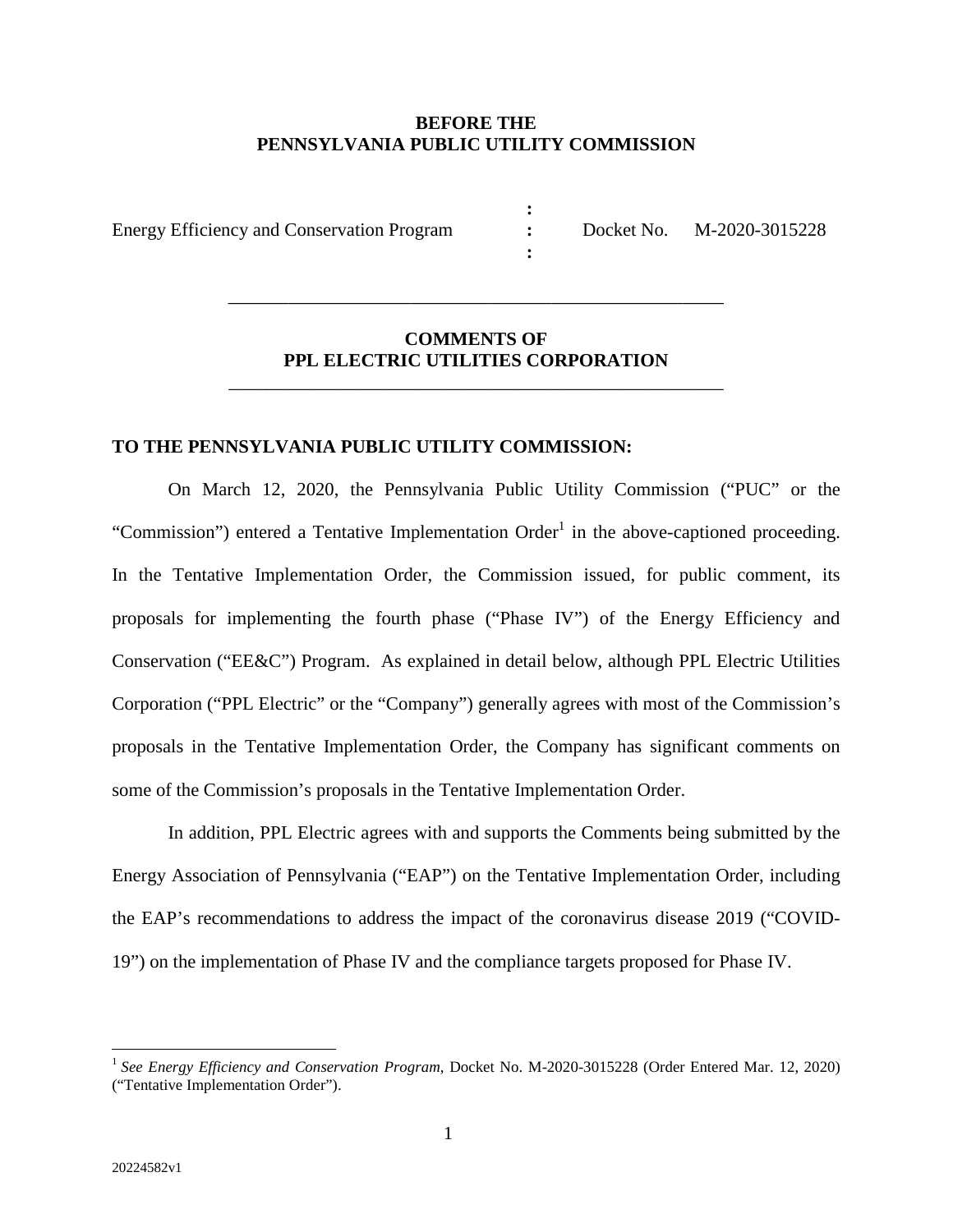#### **I. BACKGROUND**

PPL Electric is a public utility and an electric distribution company ("EDC") as defined in Sections 102 and 2803 of the Pennsylvania Public Utility Code, 66 Pa. C.S. §§ 102, 2803. PPL Electric furnishes electric distribution, transmission, and default supply services to approximately 1.4 million customers throughout its certificated service territory, which includes all or portions of 29 counties and encompasses approximately 10,000 square miles in eastern and central Pennsylvania.

Pursuant to Act 129 of 2008, P.L. 1592, 66 Pa. C.S. §§ 2806.1 and 2806.2 ("Act 129"), PPL Electric designed and implemented Phase I and Phase II EE&C Plans.

On July 1, 2009, PPL Electric filed its Phase I EE&C Plan with the Commission in accordance with to Act 129 and various related Commission orders. The Commission approved PPL Electric's Phase I EE&C Plan, with modifications, on October 26, 2009, 2 and further revisions were approved on February 17, 2010. $3$ 

On November 15, 2012, PPL Electric filed its initial Phase II EE&C Plan. The Commission approved PPL Electric's initial Phase II EE&C Plan, with modifications, on March 14, 2013.<sup>4</sup> PPL Electric's subsequent compliance filing was approved by the Commission on July 11, 2013. $5$ 

On November 30, 2015, PPL Electric filed its initial Phase III EE&C Plan with the Commission pursuant to Act 129 and various related Commission orders. The Commission

<sup>2</sup> *See Petition of PPL Electric Utilities Corporation for Approval of its Energy Efficiency and Conservation Plan*, Docket No. M-2009-2093216 (Order Entered Oct. 26, 2009).

<sup>3</sup> *See Petition of PPL Electric Utilities Corporation for Approval of its Energy Efficiency and Conservation Plan*, Docket No. M-2009-2093216 (Order Entered Feb. 17, 2010).

<sup>4</sup> *See Petition of PPL Electric Utilities Corporation for Approval of its Act 129 Phase II Energy Efficiency and Conservation Plan*, Docket No. M-2012-2334388 (Order Entered Mar. 14, 2013).

<sup>5</sup> *See Petition of PPL Electric Utilities Corporation for Approval of its Act 129 Phase II Energy Efficiency and Conservation Plan*, Docket No. M-2012-2334388 (Order Entered July 11, 2013).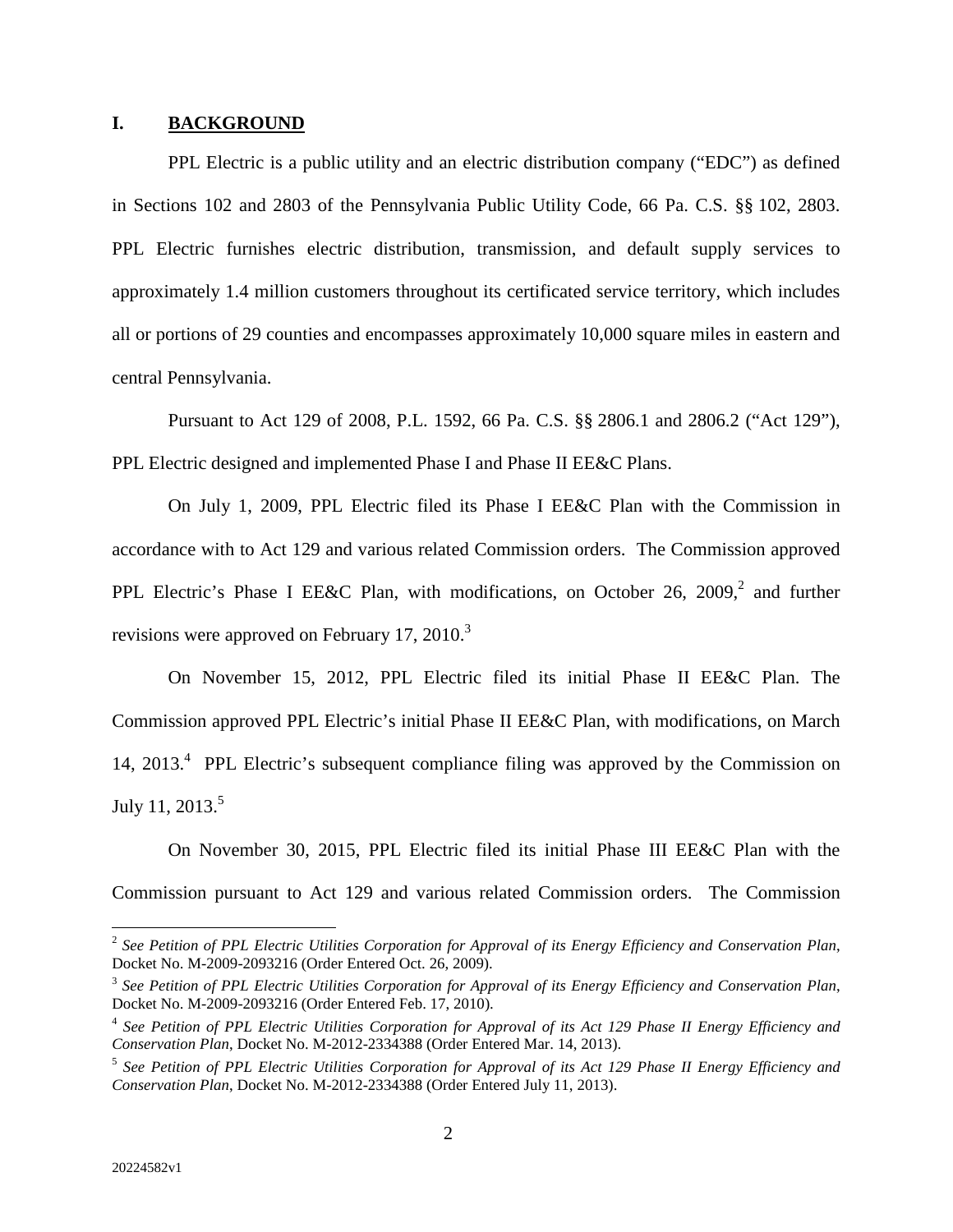approved PPL Electric's initial Phase III EE&C Plan, with modifications, on March 17, 2016.<sup>6</sup> Pursuant to the *March 2016 Order*, PPL Electric submitted a compliance filing on April 22, 2016. The Company subsequently filed an Errata to its compliance filing on May 24, 2016. The Commission approved PPL Electric's compliance filing, as amended, on June 27, 2016.<sup>7</sup>

PPL Electric's Phase I, Phase II, and Phase III EE&C Plans have included a broad portfolio of energy efficiency and energy education programs and initiatives. PPL Electric's portfolios of programs were designed to provide customer benefits and to meet the energy reduction goals set forth in Act 129. All of these EE&C Plans have included a range of energy efficiency programs that included every customer segment in PPL Electric's service territory. For Phase I, the Company achieved 1,642,067 MWh/yr of verified gross energy savings and 340.9 MW of verified gross peak demand reduction, well in excess of its compliance targets of 1,146,4310 MWh/yr and 297 MW respectively. For Phase II, PPL Electric achieved 1,194,372 MWh/yr of verified gross energy savings (698,736 MWh/yr from energy efficiency programs and 495,636 MWh/yr from carryover in Phase I), which was in excess of the compliance target of 821,072 MWh/yr. For Phase III, PPL Electric is currently on track to achieve its compliance targets of 1,443,035 MWh/yr and 92 MW/yr.

PPL Electric continues to support Act 129 EE&C Programs and appreciates the opportunity to provide input regarding this matter. As an EDC operating an EE&C Program, PPL Electric believes that its comments will provide the Commission with a valuable perspective in its evaluation of Phase IV of the EDCs' EE&C Programs.

<sup>6</sup> *See Petition of PPL Electric Utilities Corp. for Approval of its Act 129 Phase III Energy Efficiency and Conservation Plan*, Docket No. M-2015-2515642 (Order Entered Mar. 17, 2016) ("*March 2016 Order*").

<sup>7</sup> *Petition of PPL Electric Utilities Corp. for Approval of its Act 129 Phase III Energy Efficiency and Conservation Plan*, Docket No. M-2015-2515642 (Tentative Order Entered June 9, 2016) ("*June 2016 Order*"); Secretarial Letter, Docket No. M-2015-2515642 (June 27, 2016) ("*June 2016 Secretarial Letter*") (stating that PPL Electric's compliance EE&C Plan had become final without further action by the Commission).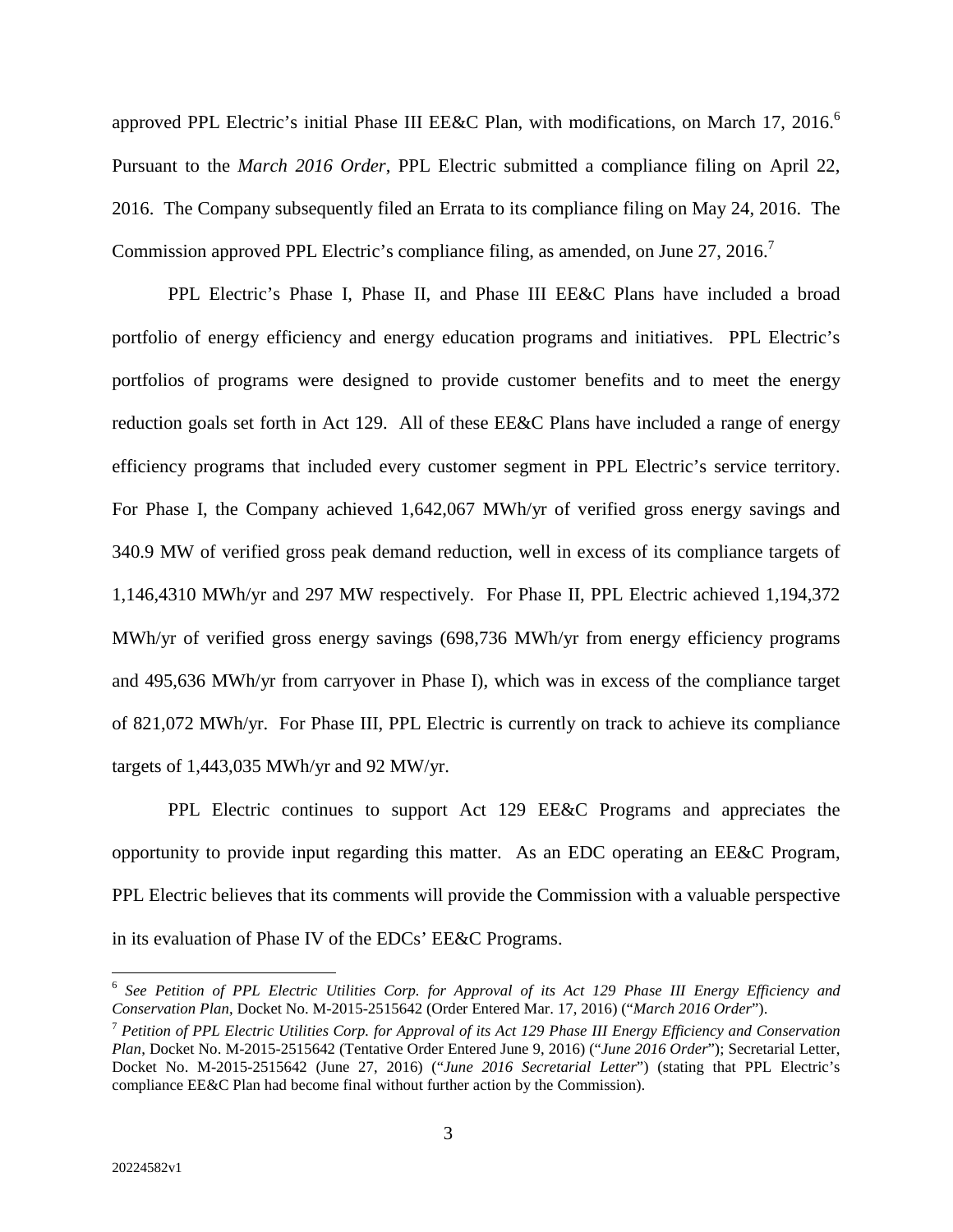#### **II. TENTATIVE IMPLEMENTATION ORDER**

With the Tentative Implementation Order, the Commission begins the process of establishing the Phase IV EE&C Program that requires EDCs to adopt and implement cost effective plans to reduce energy consumption and peak demand throughout the Commonwealth. Tentative Implementation Order, pp. 4-5. The Tentative Implementation Order proposes required consumption and peak demand reductions for each EDC, as well as guidelines and requirements for implementing Phase IV of the EE&C Program. *Id.* The Commission seeks comments on these proposals.

#### **III. COMMENTS OF PPL ELECTRIC**

PPL Electric generally agrees with many of the proposals in the Tentative Implementation Order but has some significant comments about the proposed energy consumption and peak demand reduction targets for the Commission's consideration.

In the following sections, PPL Electric addresses these topics in the same order as the topics in the Tentative Implementation Order. The Company's Comments do not address all topics.

#### **A. PROPOSED REDUCTIONS IN ELECTRIC CONSUMPTION**

# **1. Proposed Reductions in Consumption (Tentative Implementation Order, Sections A.1 and A.2)**

PPL Electric agrees with the general approach of the SWE's EEPDR Potential Study, as it appears to be reasonable and consistent with other national potential studies that follow best practices.

Overall, the Statewide Evaluator ("SWE") concluded that PPL Electric's energy efficiency potential to be 1,250 GWh over five years within the Company's maximum allowable five-year budget of approximately \$307.5 million under Act 129. *See* Tentative Implementation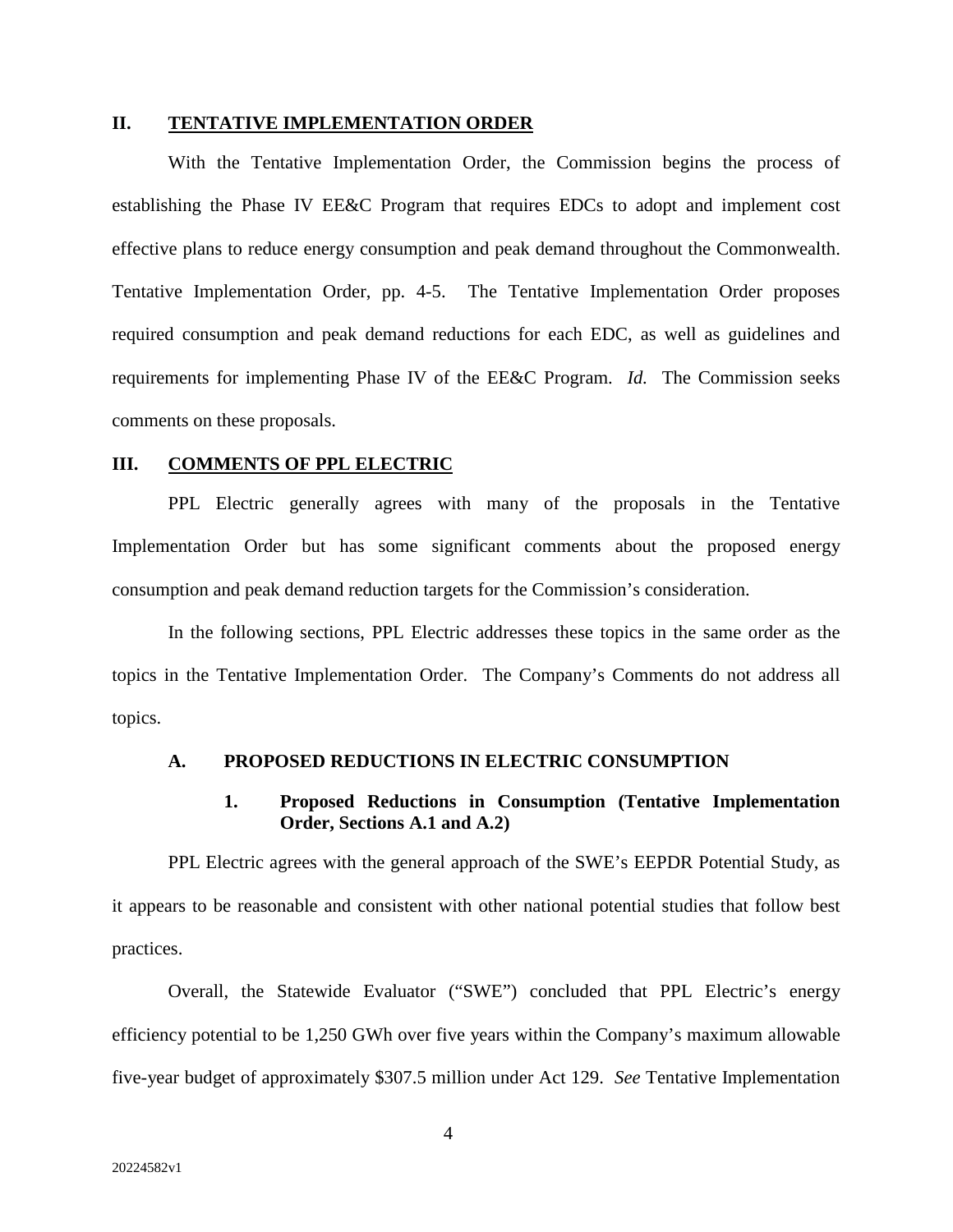Order, p. 11. Under the Tentative Implementation Order, the Commission has proposed an overall energy consumption reduction target that equals the SWE's calculated 1,250 GWh of energy efficiency, assuming the maximum budget of \$307.5 million. *See id.*, p. 15.

Since the SWE Stakeholder Meeting was canceled due to the COVID-19 outbreak, PPL Electric has several unanswered questions about the SWE's assumptions in developing the projected energy efficiency potential for PPL Electric. Moreover, in light of the adverse impact the COVID-19 outbreak will likely have on both Phase III and Phase IV performance, it is difficult to confirm whether this overall energy consumption reduction target is achievable within the allowable budget. Thus, before establishing this overall savings target, PPL Electric maintains that the SWE and the Commission need to provide clarification on the following:

1. Reasonableness of Setting a Target Based on the Maximum Energy Efficiency Potential Determined by the SWE and the Company's Maximum Allowable Budget. PPL Electric generally has a concern with the Commission establishing an overall energy consumption reduction target that is based on the maximum energy efficiency potential determined by the SWE and the Company's maximum allowable budget under Act 129. Even with carryover savings from Phase III, it is very difficult to determine, at this time, whether such an overall savings target can be achieved due to the outbreak of COVID-19 and its severe impact on the EE&C industry. While PPL Electric was projected to have approximately 200,000 MWh/yr of carryover savings before the COVID-19 outbreak, the Company cannot currently develop an accurate estimation of the carryover savings it may have. Moreover, it is extremely difficult, if not impossible, to determine whether the COVID-19 outbreak will be completely over and no longer affecting the implementation and performance of EE&C programs by the launch of Phase IV, *i.e.*, June 1, 2021. For example, the Commission has continually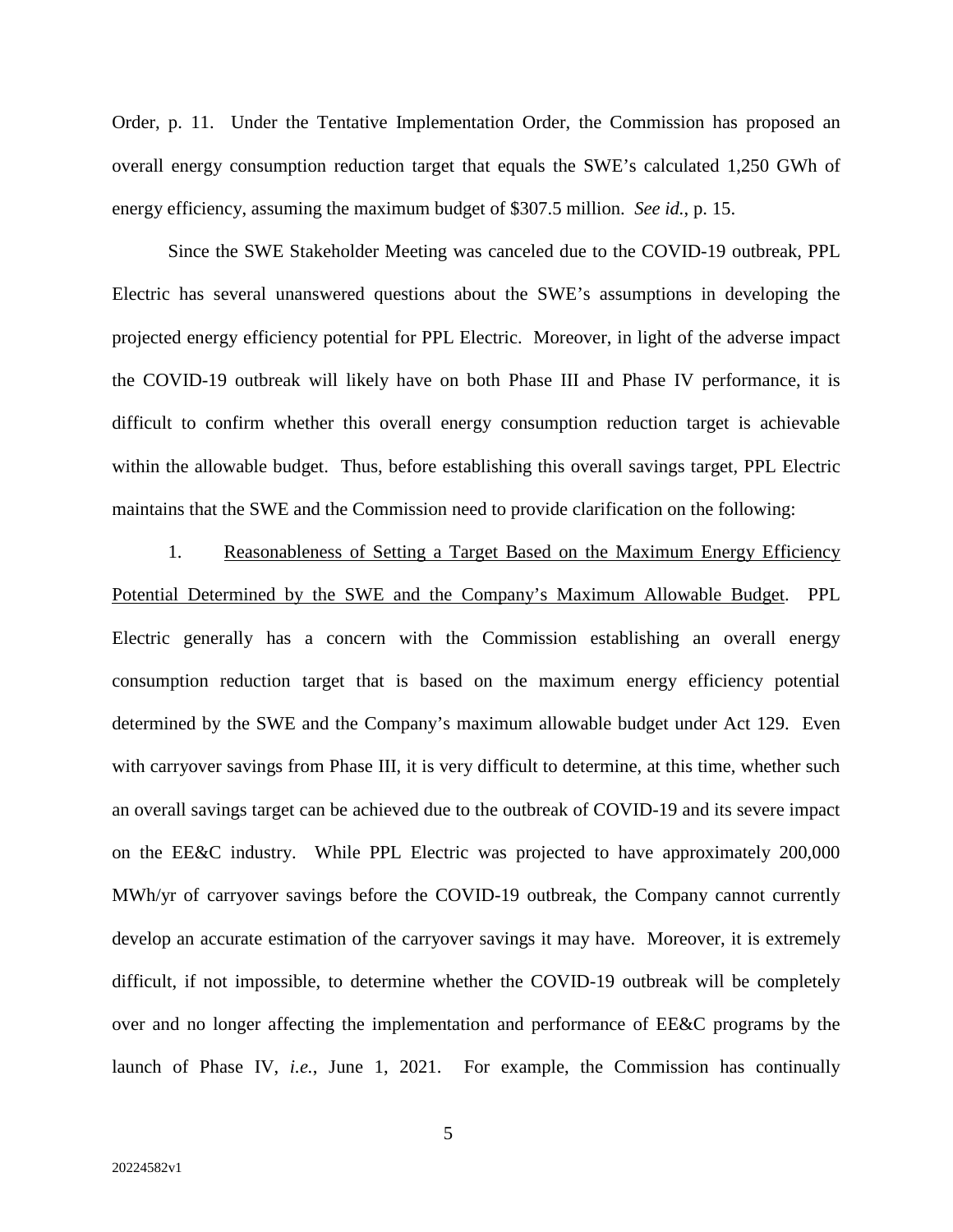emphasized the increased use of comprehensive measures. *See* Tentative Implementation Order, pp. 15-16. However, such measures necessarily require the ability for contractors to enter homes and business to install those measures. And even after the COVID-19 outbreak concludes, it is indeterminable whether the EE&C industry will have sufficiently-available contractors to perform this work and whether the outbreak will affect customers' willingness to participate in these programs, especially when the programs involve contractors entering their homes. Thus, PPL Electric does not believe it is reasonable to establish, especially at this time, an overall savings target that is based on the maximum energy efficiency potential determined by the SWE and the Company's maximum allowable budget under Act 129.

2. Whole Building Measures. Within the residential sector, approximately 45% of the program potential comes from "whole building" measures that mainly represent weatherization measures. EEPDR Potential Study, Figure 5, p. 29. However, it is unclear whether "whole building" measures include home energy reports and, if so, what proportion of those "whole building" measures the home energy reports comprise.

3. Assumptions Used in the SWE's Weatherization Savings Methodology. The measure savings for weatherization had a considerable percentage savings for heating and cooling end uses and appear to contribute to the large amount of "whole building" potential. While is it not possible to verify the magnitude or underlining assumptions without additional SWE EEPDR Study data, attic insulation primary percent savings were assumed to be 62% of the heating and cooling end use (baseline R-18.6 and measure R-49). EEPDR Potential Study, Appendix D1, Table D2: PPL – Measure Characteristics Summary, Meas# 10922, page D1-9. Wall insulation primary percent savings were assumed to be 41% heating and cooling end use (baseline R-8.6 and measure R-14.6). *Id.* While the study appeared to account for interactions

6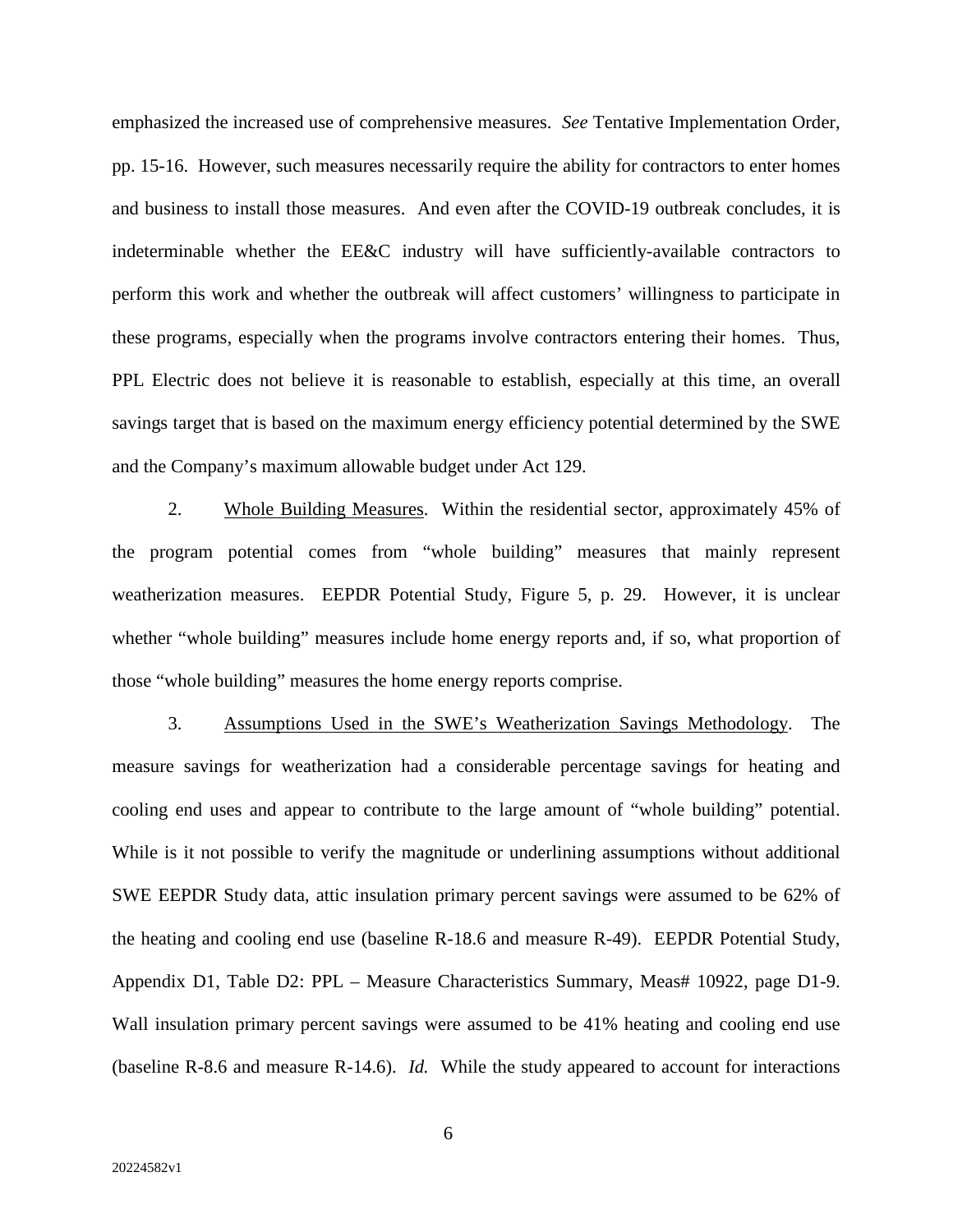between measures, the primary percent savings on aggregate appear to be considerably high. For PPL Electric to determine whether it can achieve residential program goals (where weatherization contributes to a large portion of the available potential) and to help ensure the targets are based on realistic assumptions, the Commission needs to provide clarification on the SWE's assumptions.

4. Future Changes in Codes and Standards. It is unclear whether the SWE accounted for future changes in codes and standards in developing the EEPDR Study. For example, the following changes to codes and standards are projected to or will occur during Phase IV: (1) the residential central air conditioner 2023 standard; (2) the residential air source heat pump 2023 standard; (3) the small, large, and very large commercial package air conditioner and heat pump 2023 standard; and (4) the residential pool pumps tentative agreement 2021 standard.<sup>8</sup> These future changes in codes and standards will affect program savings and performance.

5. Combined Heat and Power ("CHP"). In the SWE's EEPDR Potential Study, the SWE estimated 41.4 GWh of energy savings potential and 5.4 MW of peak demand reduction potential for CHP over the five-year period for Phase IV, which equates to approximately 8.3 GWh and 1.1 MW per year, respectively. The SWE based this estimate on an assumed budget cap of 1% of all Act 129 funds. However, the SWE's study fails to describe how it incorporated the budget cap. To that end, PPL Electric requests that the SWE and the Commission provide the following clarifications on the SWE's estimates for CHP:

7

<sup>8</sup> *See* U.S. Department of Energy (DOE) Federal Register 82 FR 1786 Table I-1 for residential central air conditioner and air source heat pumps, DOE Federal Register 81 FR 2420 Table I-1 for small, large, and very large commercial package air conditioner and heat pumps, DOE 10 CRF Part 431 Docket Number EERE-2015-BT-STD-0008 RIN 1904-AD52 and "Joint Statement of Joint Stakeholder Proposal for Energy Conservation Standards for Dedicated-Purpose Pool Pump Motors," August 14, 2018, for residential pool pumps.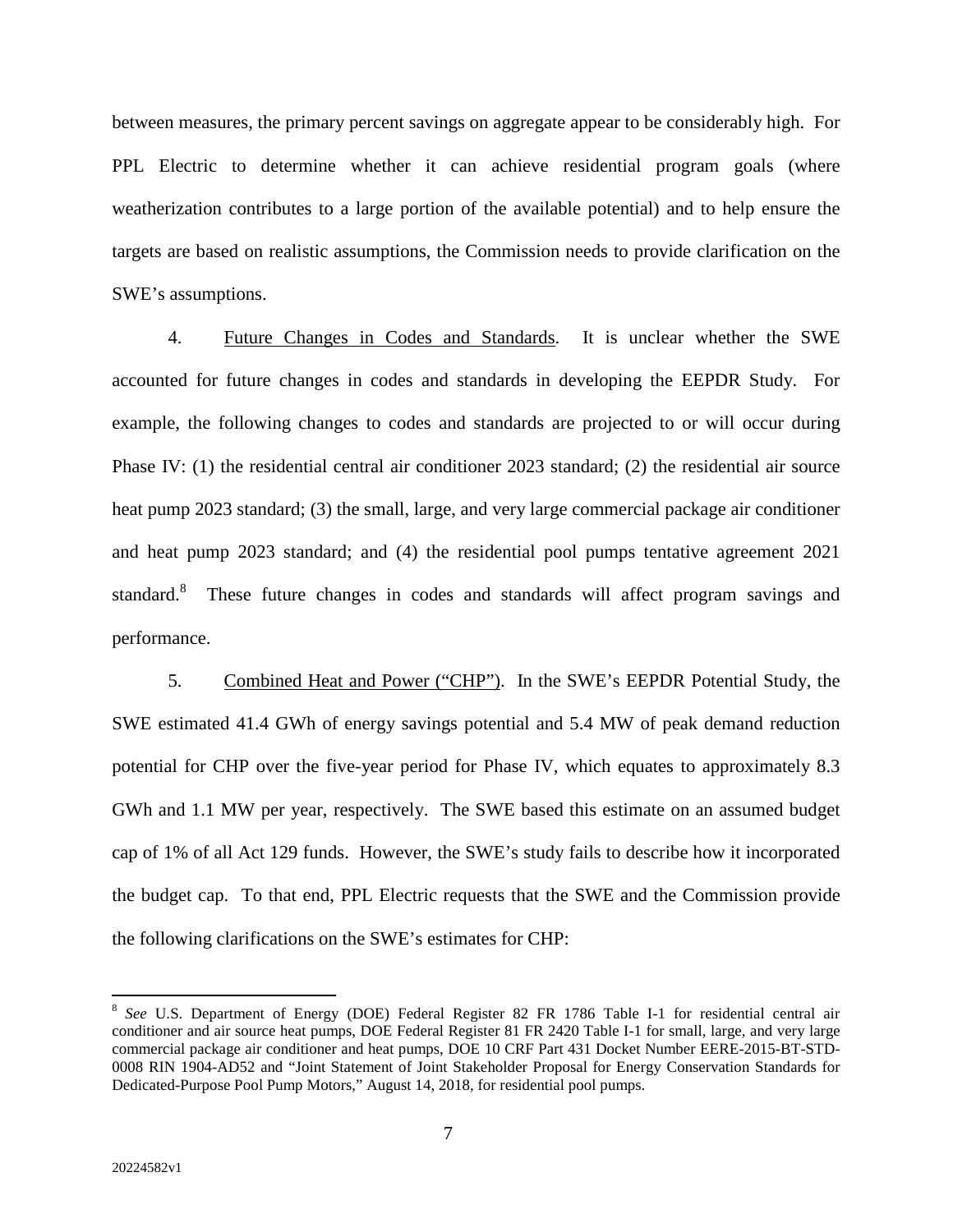- a. How did the SWE apply the 1% spending allocation for CHP to the CHP program potential to derive the overall Act 129 potential?
- b. Did the SWE assume that CHP would contribute to the demand reduction target of 244 MW? If so, what portion does CHP contribute?

#### **2. Low-Income Measures and Carve-Out (Tentative Implementation Order Section A.3)**

Overall, the SWE estimated 79.1 GWh of five-year low-income program potential for PPL Electric, which is approximately 15.8 GWh per year. The Tentative Implementation Order set a five-year low-income target of 72.5 GWh for PPL Electric (Table 7, Tentative Implementation Order), approximately 14.5 GWh per year.

PPL Electric continues to support offering low-income measures and programs to those customers and believes that such measures and programs are an important part of the EE&C portfolio. In fact, prior to the COVID-19 outbreak, PPL Electric projected that it would have approximately 20,000 MWh/yr of low-income carryover savings from Phase III to Phase IV.

However, PPL Electric has questions about the assumptions used in developing the lowincome savings carve-out for Phase IV and whether the Commission's proposed carve-out of 5.8% is appropriate under the current circumstances. For starters, the SWE's EEPDR Potential Study and the Tentative Implementation Order do not indicate which measures or end uses account for the estimated potential or will make up targeted savings. In the past, PPL Electric has significantly leveraged lighting measures in its Act 129 Winter Relief Assistance Program ("WRAP"), which has resulted in relatively low acquisition cost for that offering. For example, the PY10 acquisition cost for Act 129 WRAP was \$0.46/kWh, which largely offered lightemitting diode ("LED") light bulbs, smart strips, energy education, and water flow measures such as aerators. Although the PY10 acquisition cost is similar to the cost assumed by the SWE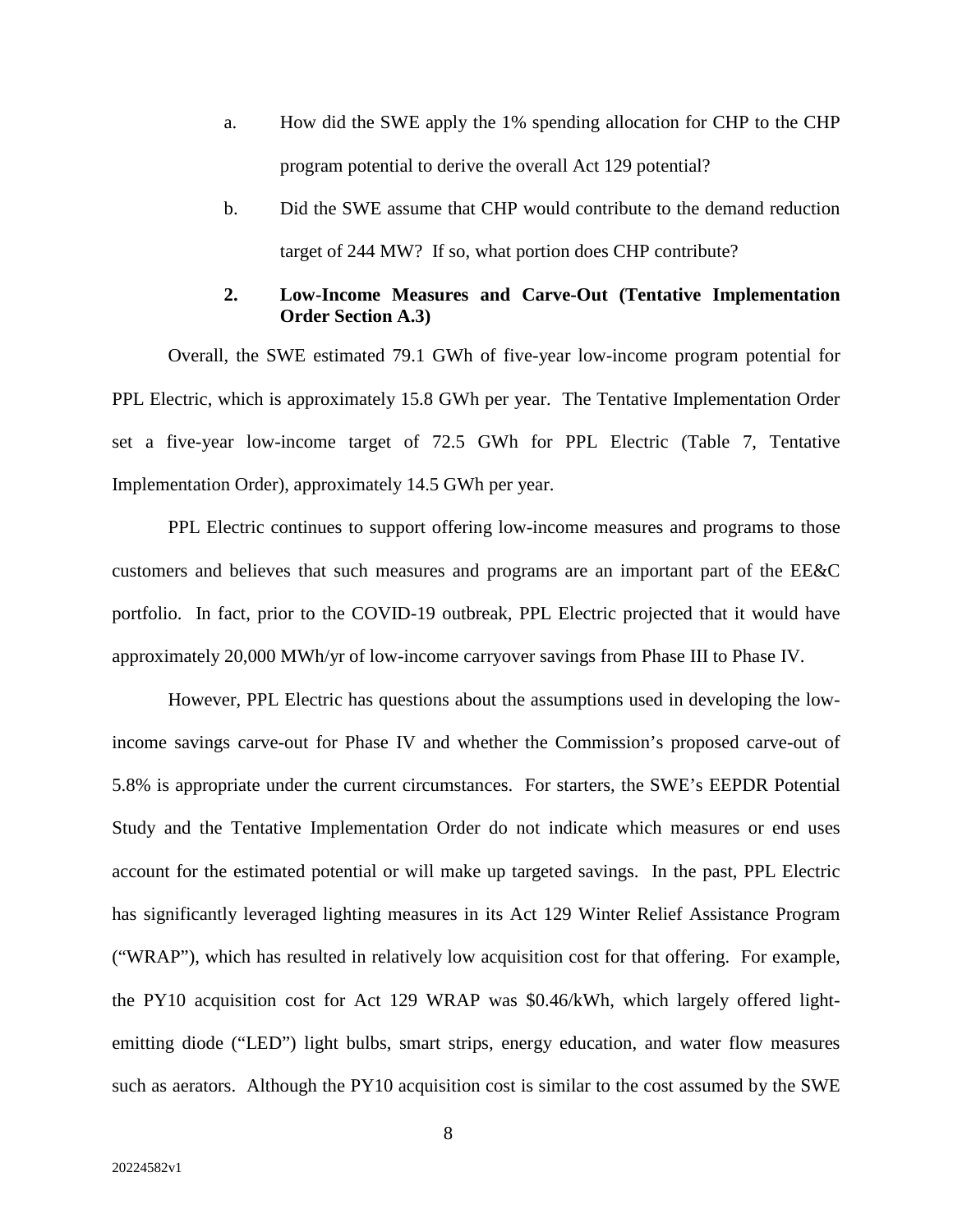and the Tentative Implementation Order (*i.e.*, \$0.50/kWh), it is uncertain whether lighting measures will continue to offer savings throughout Phase IV due to Energy Independence and Security Act's ("EISA") lighting provisions. *See* EEPDR Potential Study, p. 16.

As a result, PPL Electric's ability to meet the 5.8% low-income savings carve-out under the Tentative Implementation Order with approximately 13% of the overall portfolio budget depends on future availability of relatively low-cost measures, including LED lighting. If PPL Electric needs to meet its low-income target with higher cost measures, such as weatherization, appliance, or audits, which have been historically offered through the Company's Low-Income Usage Reduction Program ("LIURP") WRAP, the acquisition costs necessary to meet the Tentative Implementation Order's target could be significantly higher. For example, the average LIURP WRAP acquisition cost was \$1.46/kWh in 2016 and 2017 for full cost jobs, which include higher cost measures. Similarly, the average acquisition cost for Act 129 WRAP was \$1.51/kWh when that offering included relatively fewer low-cost jobs.

It is axiomatic that more expensive acquisition costs could significantly raise the percent of the portfolio budget needed to meet the 5.8% low-income savings target. For instance, assuming PPL Electric could maintain the current low-income acquisition cost \$0.46/kWh, the Company would need to devote approximately 11% of its total \$307.5 million portfolio budget to meet the 72.5 GWh target. However, if the low-income acquisition cost were \$1.46/kWh (*i.e.*, an increase of \$1 per kWh), PPL Electric would need to allocate over 34% of its budget to the low-income programs in order to meet the target. Even a mid-point acquisition cost of \$0.96/kWh (*i.e.*, an increase of \$0.50 per kWh) would require almost 23% of the Company's maximum allowable budget.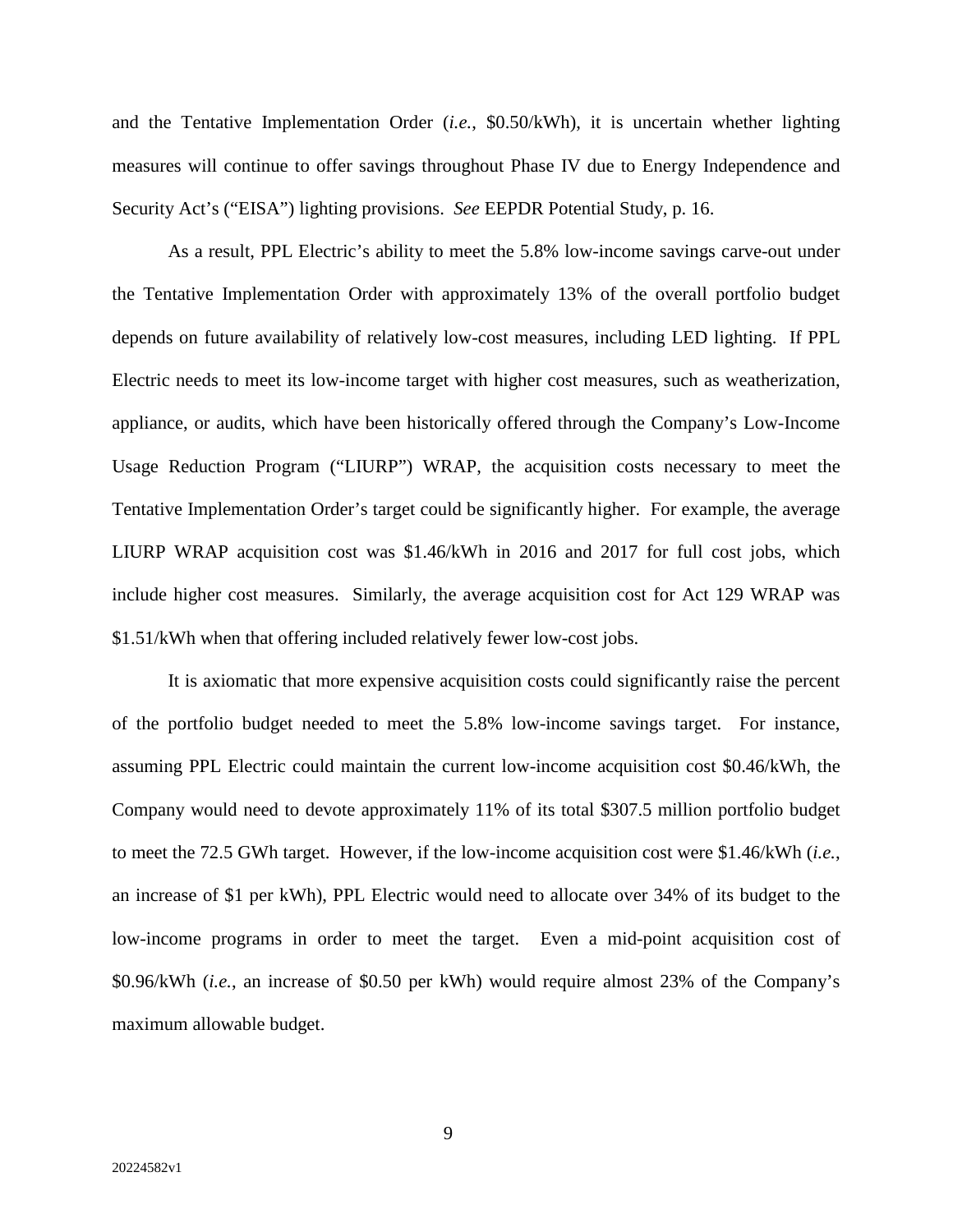Further complicating matters is that the SWE's EEPDR Potential Study does not provide the low-income potential estimates by end use or measure category. The methodology does indicate that lighting savings are likely minimal, as the Study makes traditional assumptions about EISA lighting provisions and assumed no savings potential from GSL. However, without significant LED lighting measures, the assumed acquisition cost in the Potential Study appears to be low.

Given the uncertainty about this apparently low acquisition cost as well as about the factors considered for estimating low income potential, PPL Electric believes that the SWE and the Commission need to provide the following clarifications before setting the low-income savings carve-out at 5.8% low-income savings:

- 1. What is the low-income program potential in PPL Electric's service territory disaggregated by end use?
- 2. What low-income population did the SWE assume to estimate program potential in PPL Electric's service territory?
- 3. What measures were assumed to generate the low-income acquisition costs in the SWE's EEPDR Potential Study?
- 4. How did the SWE account for barriers to accomplishing low-income savings, relative to the same measures in the non-low-income segment?

In the absence of such information, as well as the general concerns PPL Electric has about the targets proposed before the outbreak of COVID-19, the Company believes that the 5.8% low-income savings carve-out should be lowered.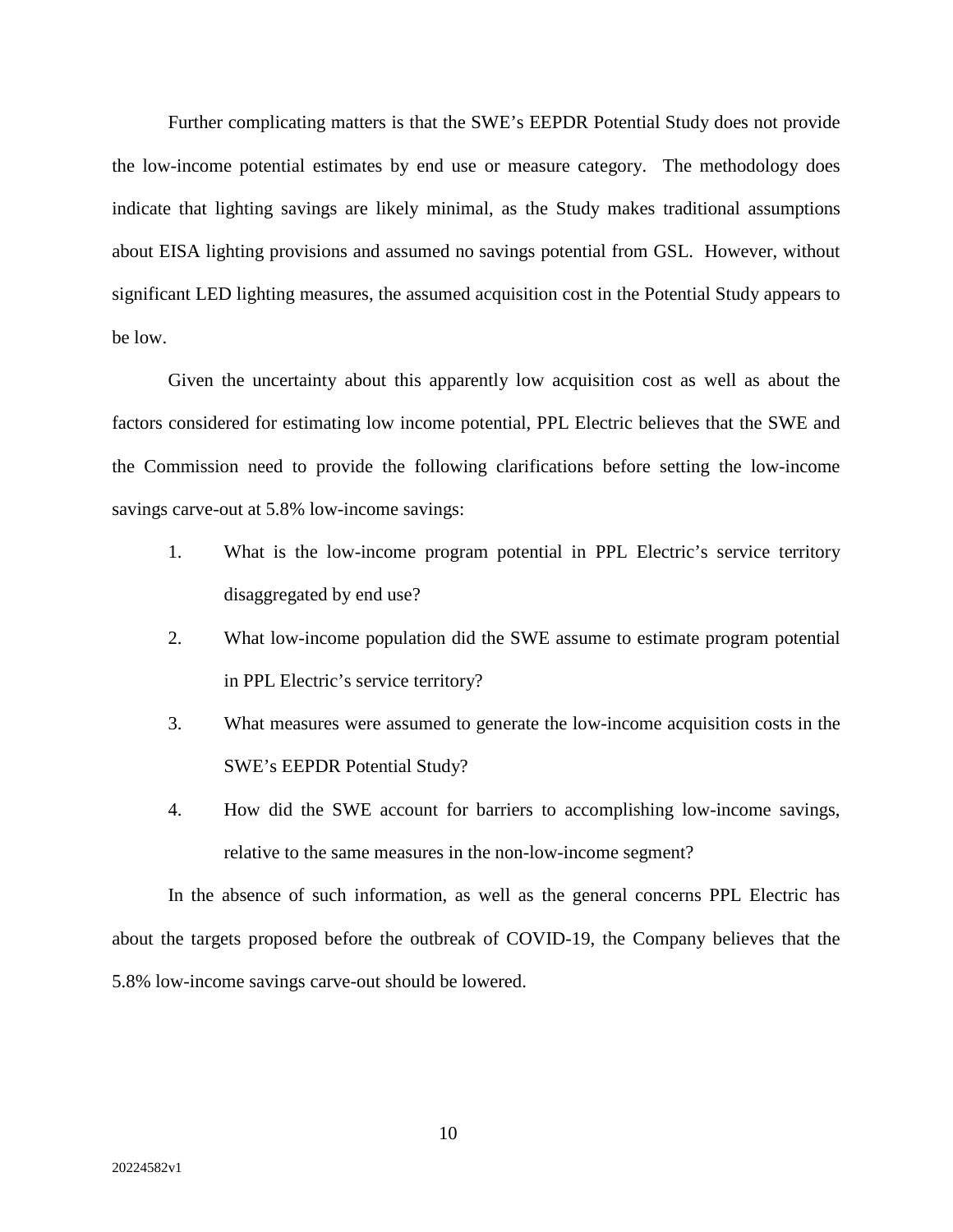# **3. Accumulating Savings in Excess of Reduction Requirements (Tentative Implementation Order Section A.5)**

PPL Electric generally agrees with the Commission's proposal for Phase III carryover savings. However, as noted in Section B, *infra*, the Commission is transitioning in Phase IV to counting the associated demand reductions from energy efficiency measures to the overall peak demand reduction target. Moreover, PPL Electric has serious concerns about the methodology and assumptions used in the SWE's DDR Potential Study to develop the Commission's proposed peak demand reduction target. Those concerns are amplified by the uncertain impact the COVID-19 outbreak may have on program performance in Phase IV.

For these reasons, PPL Electric recommends that the Commission permit EDCs to carryover the demand reductions associated with any excess Phase III energy savings to Phase IV and count those carryover demand reductions toward the overall demand reduction target.

#### **B. PROPOSED REDUCTIONS IN PEAK DEMAND**

#### **1. Proposed Peak Demand Reduction Targets (Tentative Implementation Order Sections B.1 through B.5)**

PPL Electric has several questions about the methodology and assumptions used in the SWE's DDR Potential Study to develop the Commission's proposed peak demand reduction target of 70.4 MW/yr of dispatchable demand response capacity or 1% of summer peak demand (using 2007-2008) peak demand as a baseline.

Over the five years of Phase IV, the nominal acquisition cost for PPL Electric would be \$60/kW/yr. For comparison, in PY10 of Phase III, PPL Electric's ex-post demand response acquisition cost was \$25/kW/yr. The difference in costs is largely attributable to the participation of Large Commercial and Industrial ("C&I") customers, who generally have lower acquisition costs. However, in Phase III, the SWE's DDR Potential Study assumes that residential and small commercial customers, who have larger acquisition costs, will provide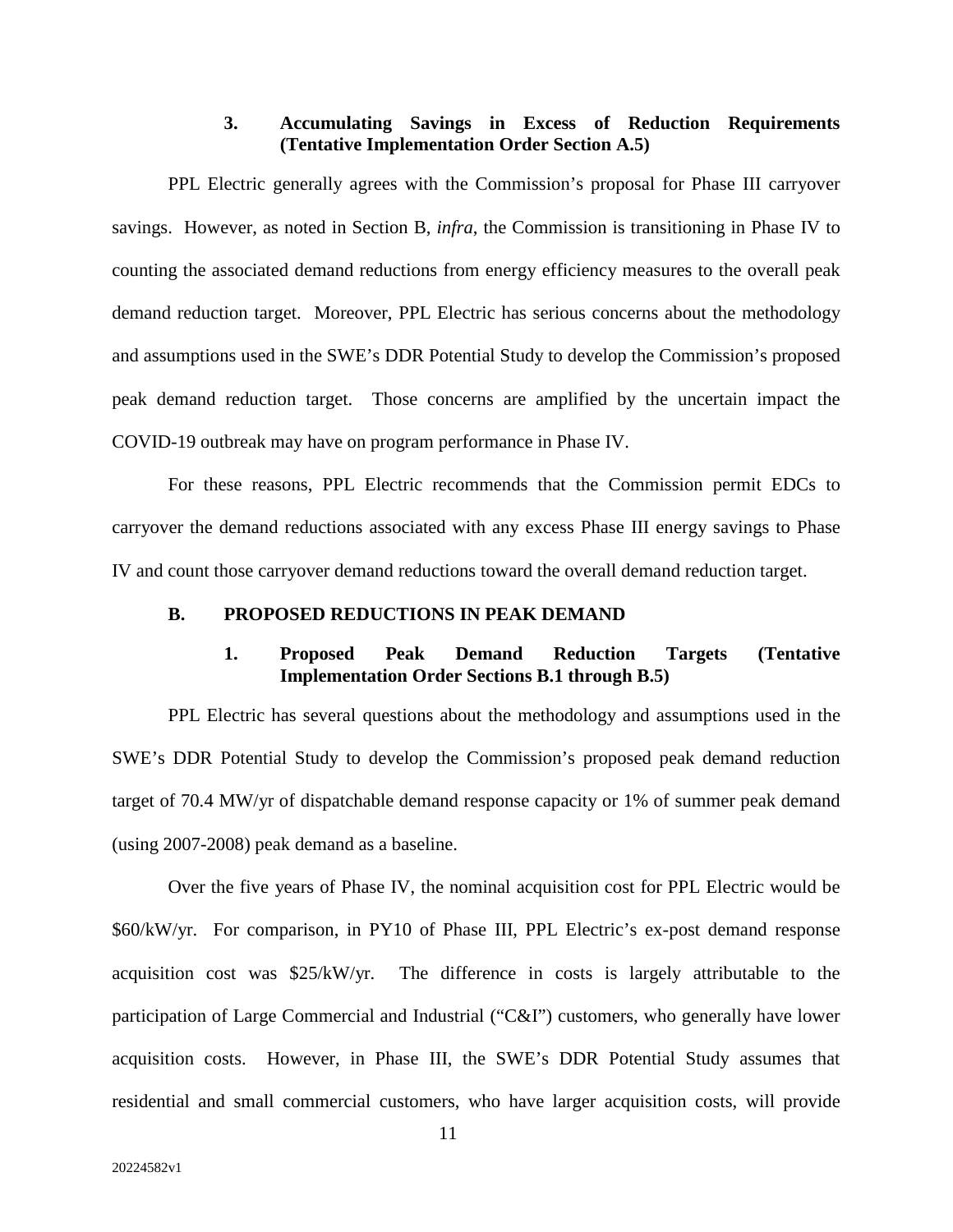100% of the dispatchable demand response capacity. Specifically, the SWE anticipates that Phase IV dispatchable demand response potential will come from residential smart thermostats (23.6 MW/yr), behavioral demand response (19.2 MW/yr), and Small C&I customers (27.6 MW/yr). *See* DDR Potential Study, Tables 3, 5, and 7. Potential was calculated from the topdown by identifying how much potential demand response capacity can be obtained for less than the cost of generating capacity. This demand response capacity maximizes the net benefits from demand response investments.

However, a challenge in evaluating PPL Electric's demand response potential for Phase IV is that PPL Electric has little or no experience administering DR programs to residential and small commercial customers. Indeed, PPL Electric's sole demand response program for Phase III has been its C&I Load Curtailment Program, which consists of Large C&I customer participation (33% of participants), Small C&I customers (48%), and GNE (19% of participants). In PY10, between 93% and 95% of the reported demand savings for each of the six events were achieved by Large C&I customers. As a result, there is little PPL Electric-specific data to inform the calculations of potential, thereby creating significant uncertainty about the projected participation and acquisition costs for Phase IV.

Before setting the Company's peak demand reduction target, the Company believes that the SWE and the Commission need to clarify the following points so that PPL Electric can adequately determine the reasonableness of the proposed peak demand reduction target and the methodology and assumptions used to develop that target:

1. Connected Thermostats. The SWE's DDR Potential Study finds that about 34% of PPL Electric's dispatchable demand response capacity would come from smart thermostats and that the acquisition cost would be \$92/kW/yr. The Study assumes that each year PPL

12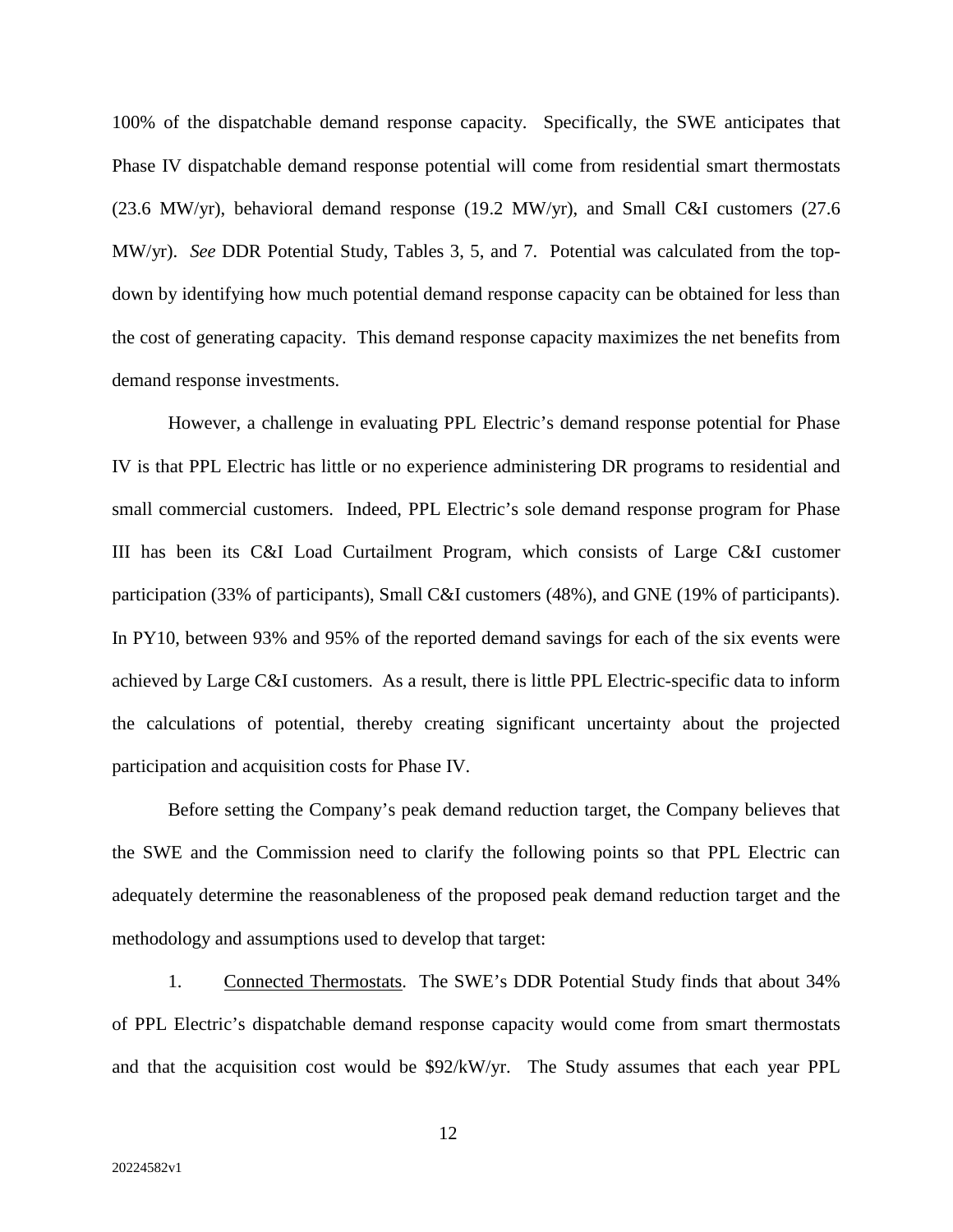Electric would enroll an average of about 7,000 new customers in a bring-your-own-thermostat ("BYOT") program and an average of about 17,200 new customers in a new install program. The Company has the following questions about these assumptions for connected thermostats:

- a. The Company currently provides rebates for the installation of smart thermostats through two delivery channels of the Energy Efficient Home Program (the Online Marketplace and prescriptive rebates of smart thermostats). PPL Electric also provides thermostats at no cost to participants in the income qualified WRAP. Through 45 months (February 2020) of Phase III, PPL Electric has provided incentives toward the purchase of 2,434 smart thermostats associated with 1,818 customers (~0.2% of residential customers) for an average incentive of \$73 per thermostat. The SWE's DDR Potential Study assumes that 5% of households with central air conditioning without a connected thermostat will enroll in the new install program after an initial marketing campaign in Phase IV. *See* DDR Potential Study, p. 48. Even assuming an aggressive marketing campaign in Phase IV, it is wholly unclear whether such a large uptick in smart thermostat adoption could be reasonably and cost-effectively achieved.
- b. The potential smart thermostat savings per home are based on data from 9,000 Ecobee smart thermostat customers. *Id.*, p. 49. It is unclear whether those customers are representative of PPL Electric's customers who would enroll in a smart thermostat demand response program. For example, research performed by The Cadmus Group, who is PPL Electric's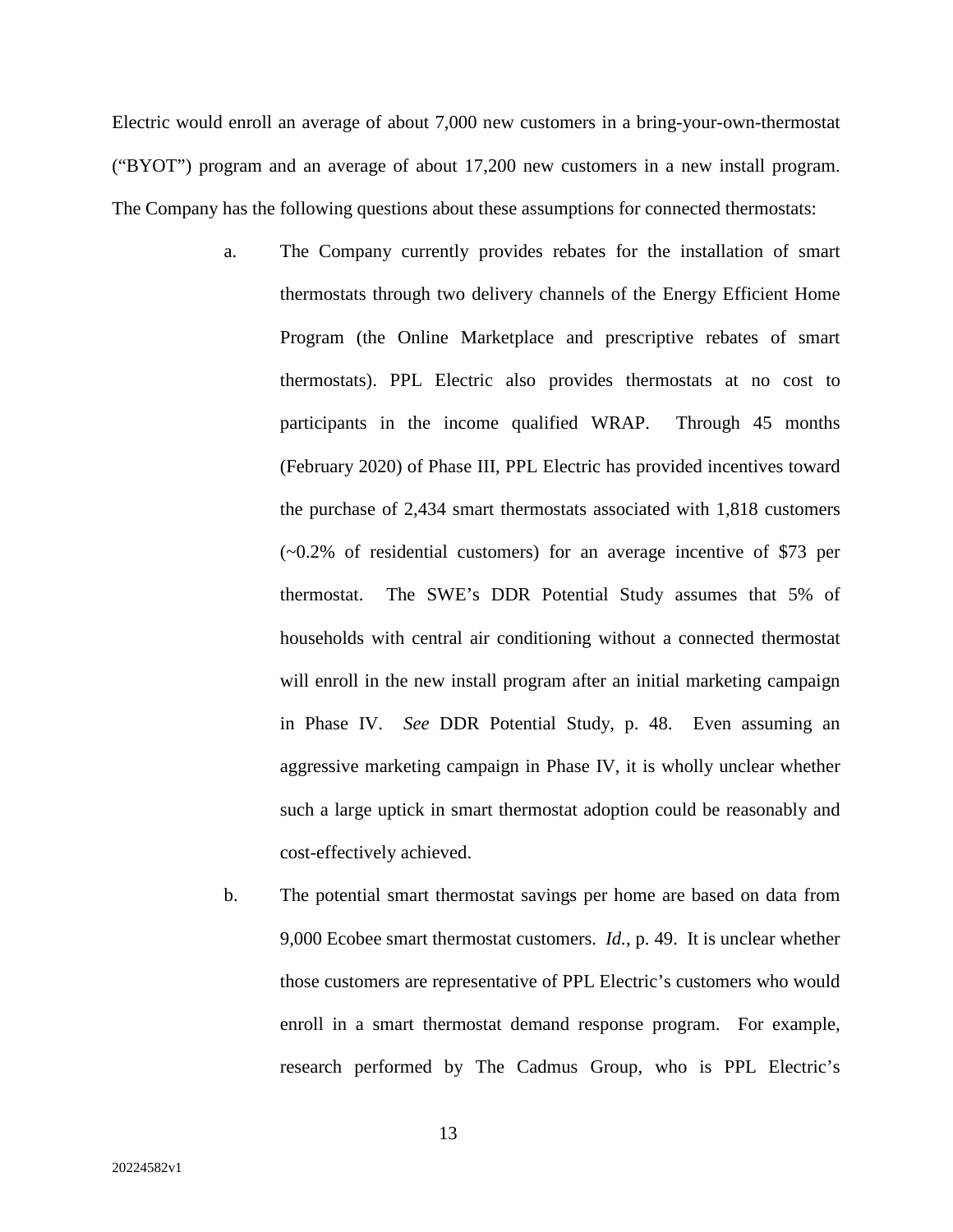Evaluation, Measurement, and Verification ("EM&V") Conservation Service Provider ("CSP"), and other evaluators has established that smart thermostat adopters tend to be more affluent and younger than nonadopters. Similar demographic differences are likely to be present between adopters different brands of smart thermostats. The use of data from more expensive Ecobee smart thermostats could result in overestimating the amount of dispatchable demand response potential from smart thermostats if Ecobee customers tended to be more affluent and, therefore, have larger homes and greater air conditioning loads. Also, the data used by the SWE was from customers who donated their data, which also may not be representative of the broader customer base.

c. On page 47 of the DDR Potential Study, it states the SWE assumed that EDCs will market to customers with greatest potential savings from smart thermostats: "the SWE assumed that EDCs would leverage AMI data or connected thermostat runtime data to target program marketing to those accounts with the largest air conditioning loads during typical DR hours." However, PPL Electric's automated metering infrastructure ("AMI") meters only record the total usage at a customer's location. The meters are incapable of determining whether a specific appliance in a home or business is being used or not. Such appliance-specific data is only available to customers who voluntarily elect to activate the ZigBee radio and install a Home Area Network ("HAN"). Even then, however, only the customer is able to view the appliance-specific usage information. Thus,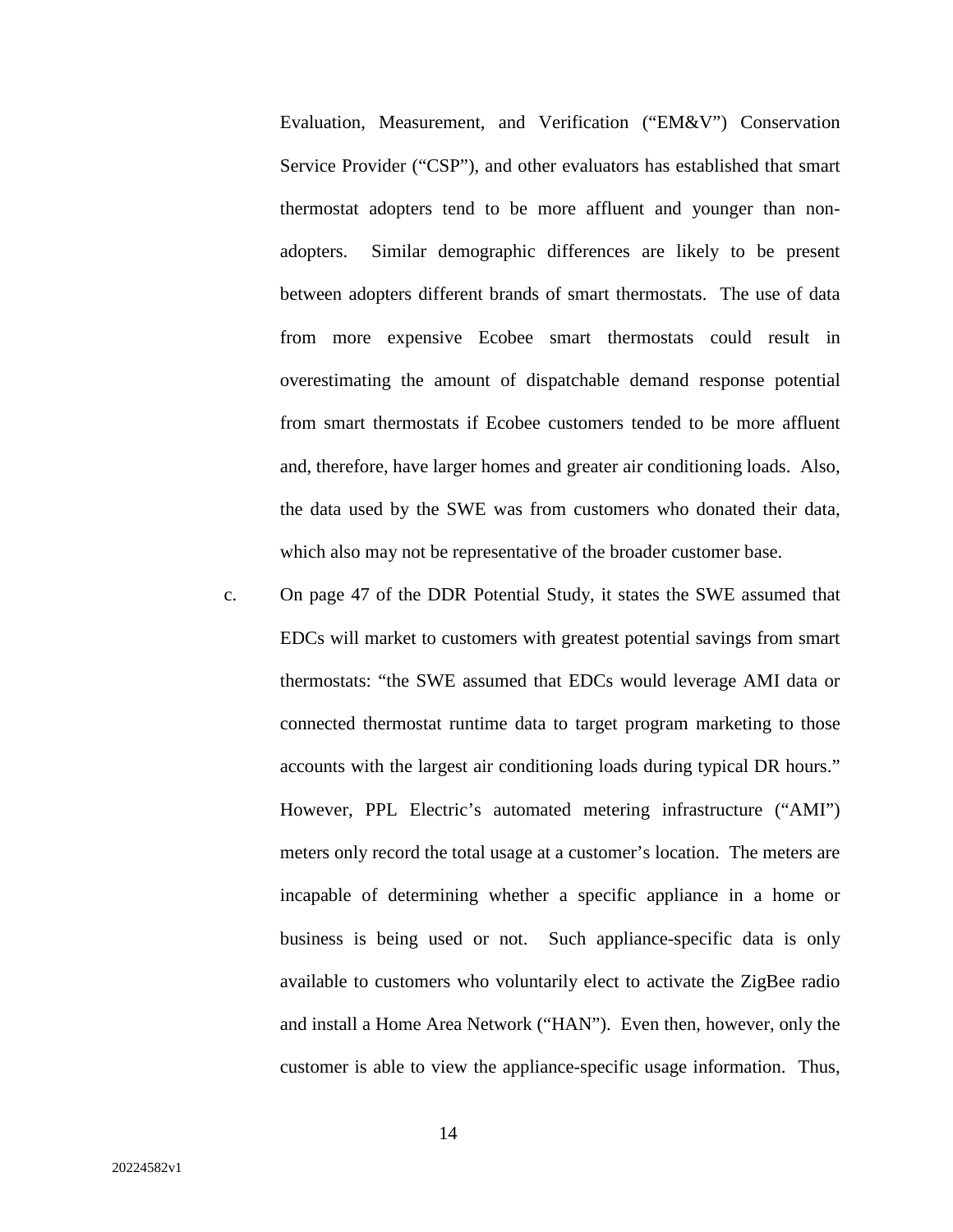it is entirely unclear why the SWE assumed that PPL Electric could target program marketing in the way it described in the DDR Potential Study.

d. PPL Electric has a significantly smaller percentage of customers with central AC than other EDCs, which suggests that its customers have a lower demand for air conditioning. This calls into question the SWE's assumption that one in 15 thermostats is replaced annually and that the probability of replacement with a smart thermostat is the same for PPL Electric as the other EDCs. Therefore, the potential may need to be adjusted downward to account for the fact that many PPL Electric customers likely use air conditioning less than customers of other Pennsylvania EDCs.

2. Behavioral Demand Response. According to the DDR Potential Study, behavioral demand response will account for 27% of PPL Electric's demand response potential. Behavioral demand response requires no customer incentives, and the nominal acquisition cost will be  $$43/kW/yr.<sup>9</sup>$  PPL Electric asks for clarification on the following:

> a. Potential Study assumes that for all EDCs, the average behavioral demand response customer will save 0.05 kW and that the EDCs will target the top 50% of electricity consumers. Given the significantly lower air conditioning saturation for PPL Electric (relative to the other EDCs), it is unclear whether the assumption of 0.05 kW per treated customer is realistic.

15

<sup>&</sup>lt;sup>9</sup> Table 5. Statewide BDR Potential and Budget Requirement Summary. SWE Phase IV Demand Response Potential Study, p. 13 (2020).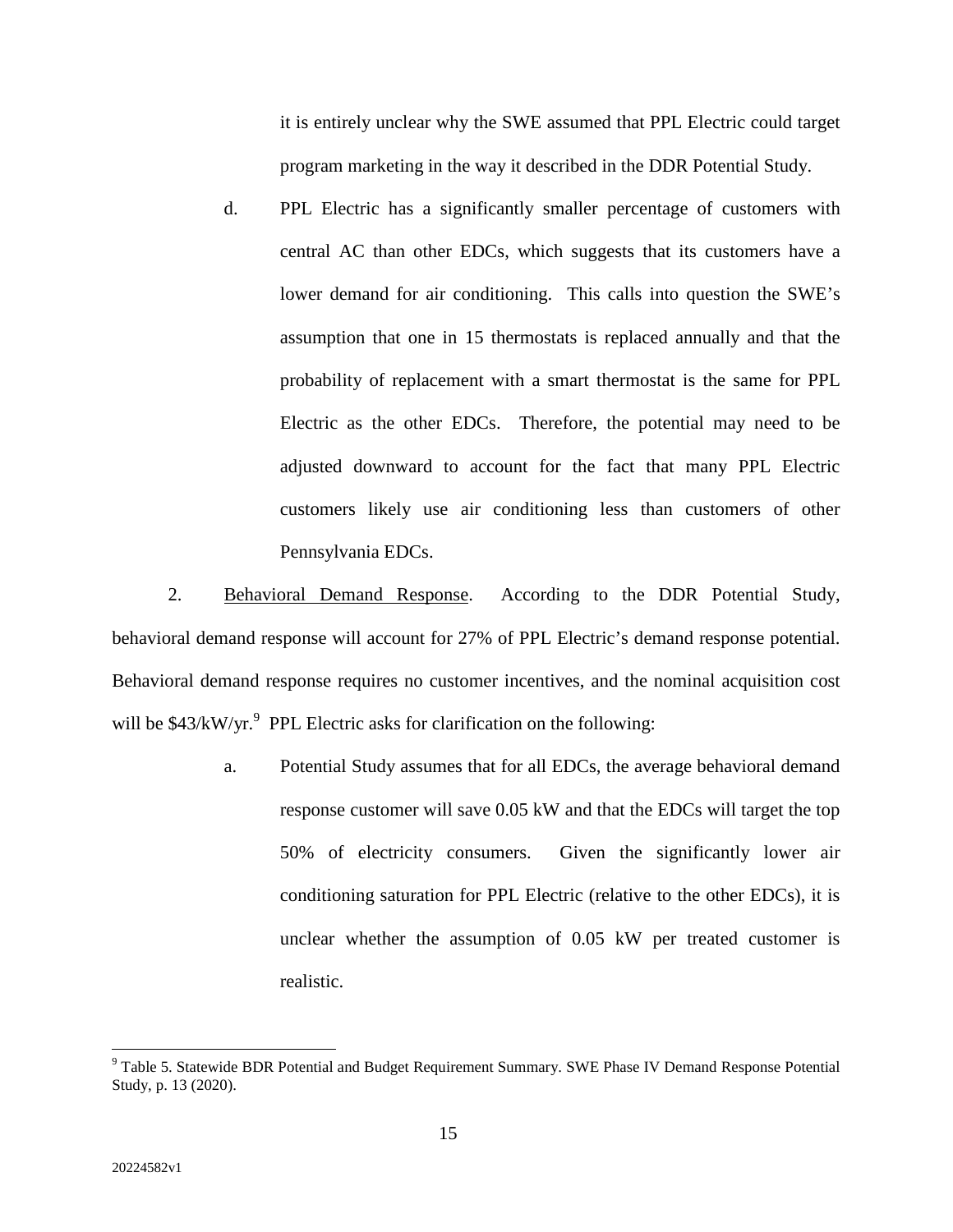- b. Behavioral demand response requires a means of notifying customers of impending events through email, text, or robocalls. However, the SWE simply assumed that EDCs would have email or cell phone numbers for 70% of targeted homes. It is wholly unclear what information the SWE based on that assumption on and whether such a percentage is an accurate assumption for all EDCs.
- c. When calculating potential from residential behavioral demand response and smart thermostats, it is unclear how the SWE accounted for overlap in potential participants. In the DDR Potential Study, both programs would target the highest use households, and presumably participation in both programs would not be allowed.

3. C&I Load Curtailment. Small C&I load curtailment will account for 39% of PPL Electric's demand response potential and the nominal acquisition cost will be \$46/kW/yr. The higher acquisition costs for Phase IV relative to Phase III are due to the expected participation of Small C&I customers. Again, PPL Electric requests clarification on certain points related to the SWE's assumption for Small C&I load curtailment:

> a. The SWE calculated the price elasticity of peak electricity demand from Phase III data. However, research shows that the price elasticity of electricity demand varies by customer type. Did the SWE consider estimating separate elasticities for Small C&I and Large C&I? This may be important because of the presumed nonparticipation of Large C&I customers in Phase IV and the fact that most Phase III load curtailment participants were Large C&I customers.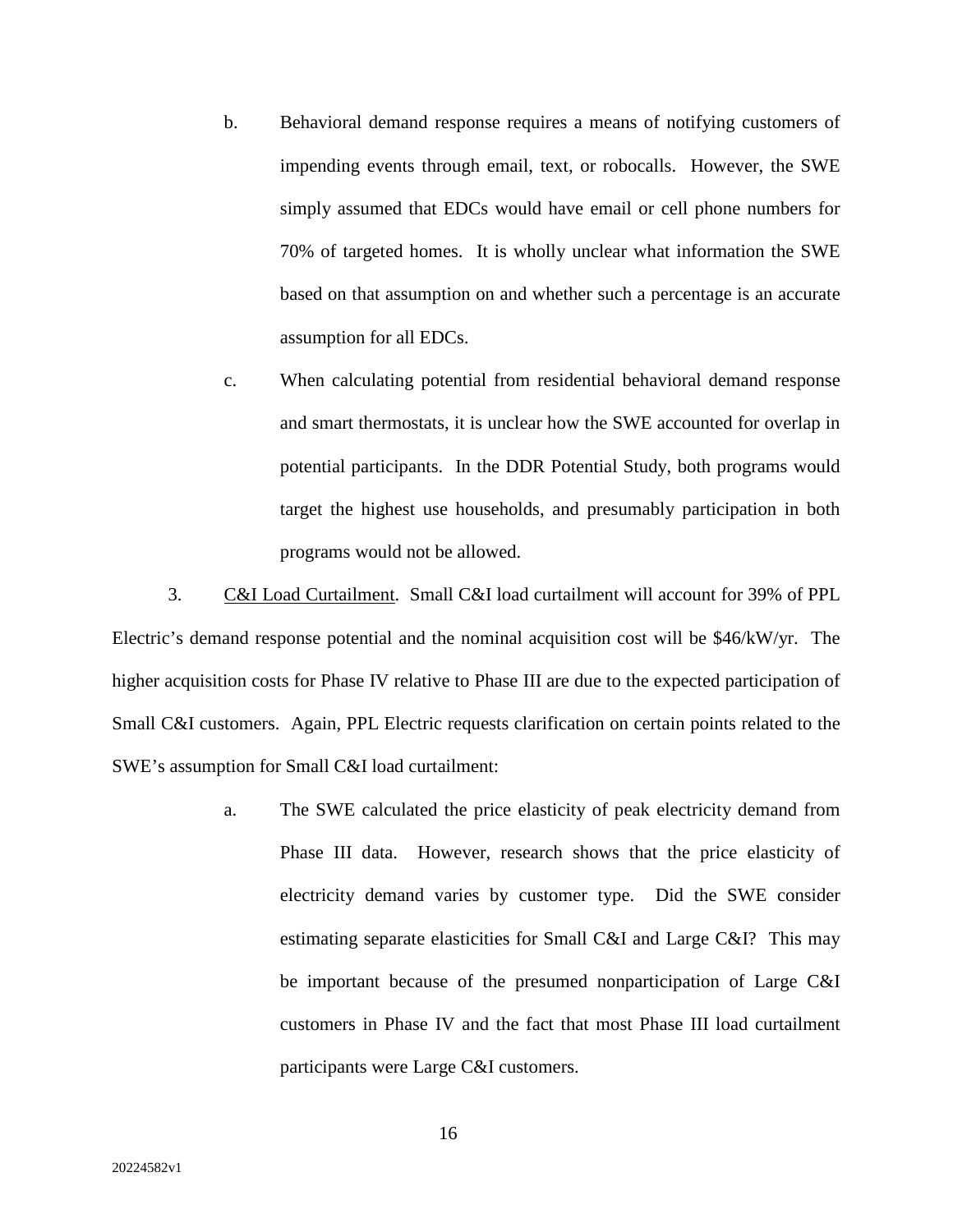b. The price elasticity formula used in the calculation of demand response potential seems to ignore the distinction between short and long run elasticities. In the elasticity formula, the price of consuming on peak is the retail rate plus the capacity payment per kW, which would be foregone. This seems like an accurate characterization of the short run price elasticity of demand and the cost of consuming on peak for a participant in an upcoming demand response event. However, it does not appear that it would accurately characterize the long run price elasticity of demand (or really, the supply of demand response capacity) and the cost of providing demand response capacity for a prospective program participant. Potential participants face unknowns about the weather and, therefore, the number of events as well. In addition, potential participants may be required to make investments to participate in demand response events. For example, a prospective Small C&I participant can invest in a smart thermostat or energy management system to facilitate load shifting, though such an investment would not be feasible for a participant on the day before the event. The elasticities in the DDR Potential Study reflect short run supply decisions for Large C&I customers when inputs are fixed. But the relevant elasticities for PPL Electric in Phase IV are long run elasticities for Small C&I customers. A suggestion for estimating long run supply elasticities of demand response capacity would be to correlate the kW capacity commitments of participants with their capacity payments.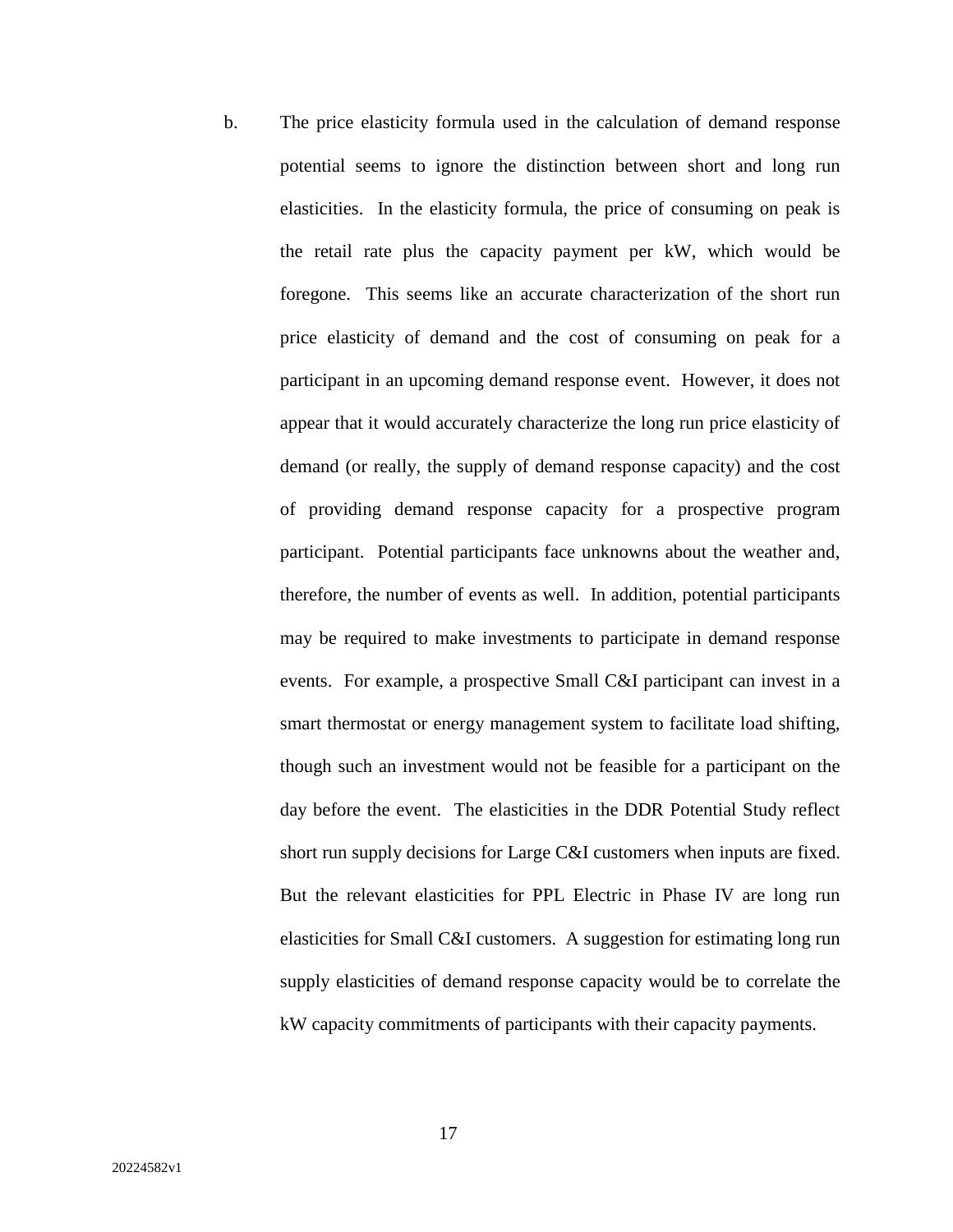# **C. PROCEDURES TO REQUIRE COMPETITIVE BIDDING AND APPROVAL OF CONTRACTS WITH CSPS**

#### **1. Competitive Bidding (Tentative Implementation Order Section G.1)**

As stated previously, PPL Electric agrees with the Comments being submitted by the EAP, including the EAP's recommendation that the Commission forego the requirement to bid all CSP contracts without exception and allow the Commission's Bureau of Technical Utility Services ("TUS") to waive that requirement based on reasonable cause, including the number and availability of potential providers and prior cost-effective performance.

PPL Electric believes this is a reasonable approach and, if adopted, the Company plans on seeking an exemption to competitively bid its EM&V CSP Contract and the CSP Contract for its tracking system. Given the vast uncertainties surrounding Phase IV due to the COVID-19 outbreak, it is vital that the Company take the most efficient and cost-effective path in developing and implementing its Phase IV EE&C Plan. To that end, PPL Electric believes that the most prudent course of action is to continue using its current EM&V CSP, who already has developed all of the necessary software and has the requisite personnel that are needed. Moreover, PPL Electric has a tremendous working relationship with the EM&V CSP. This familiarity and already-established infrastructure will be critical to the Company's development and implementation of the Phase IV EE&C Plan. Therefore, no reason exists for re-bidding this CSP Contract for Phase IV.

Similarly, the Company would like to retain its current tracking system CSP without competitively bidding that contract. PPL Electric maintains that such an approach is more efficient and cost-effective because the Company will be able to leverage its prior investment in the tracking system. Moreover, the Company previously tried to use a different tracking system CSP at the start of Phase III. However, issues arose with the new tracking system's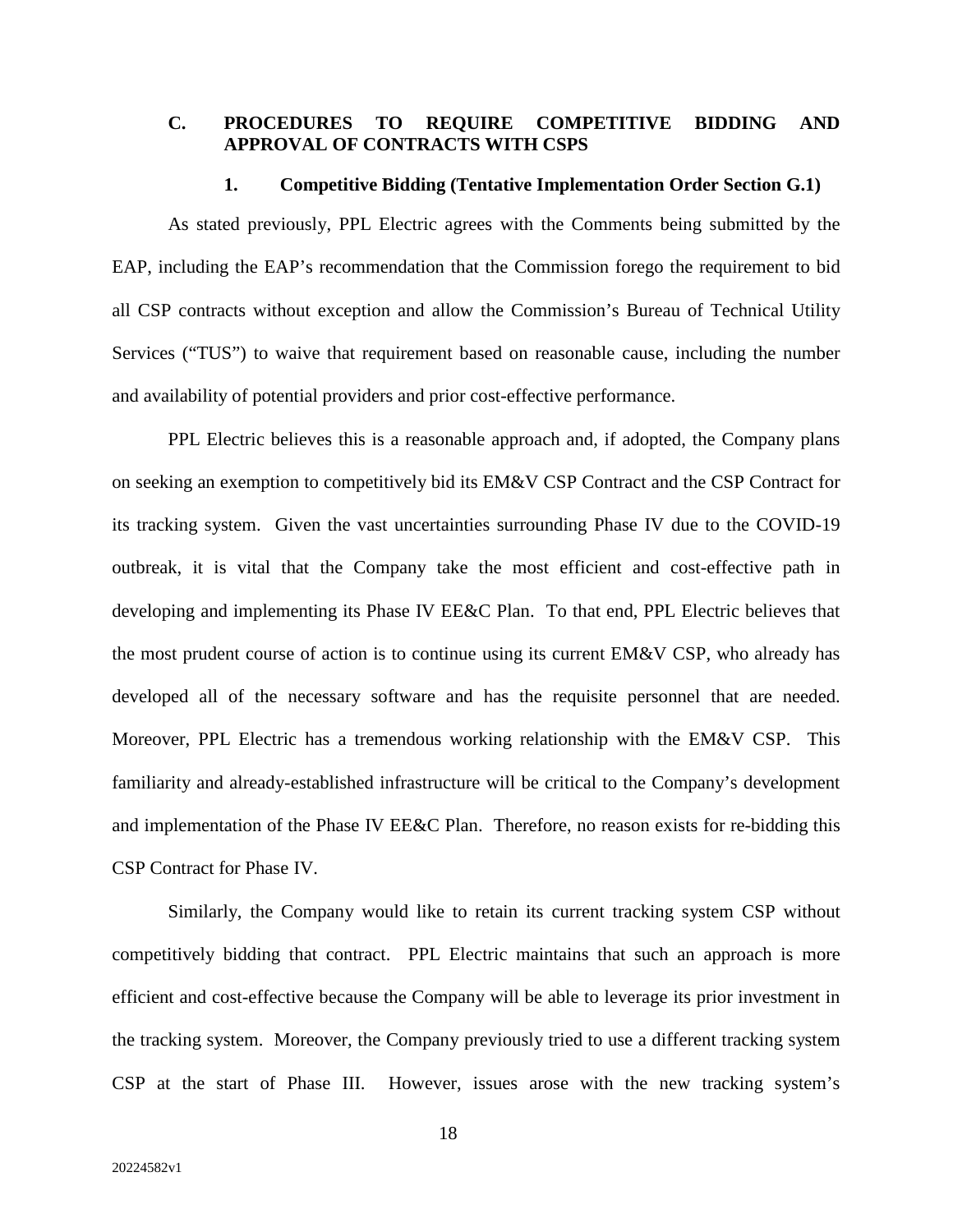development, and PPL Electric did not have a tracking system for the first year of Phase III. Ultimately, the Company had to re-hire the tracking system CSP from Phase II. When transitioning from Phase III to Phase IV, PPL Electric believes it would be best to prevent such an issue from occurring again by retaining its current tracking system CSP.